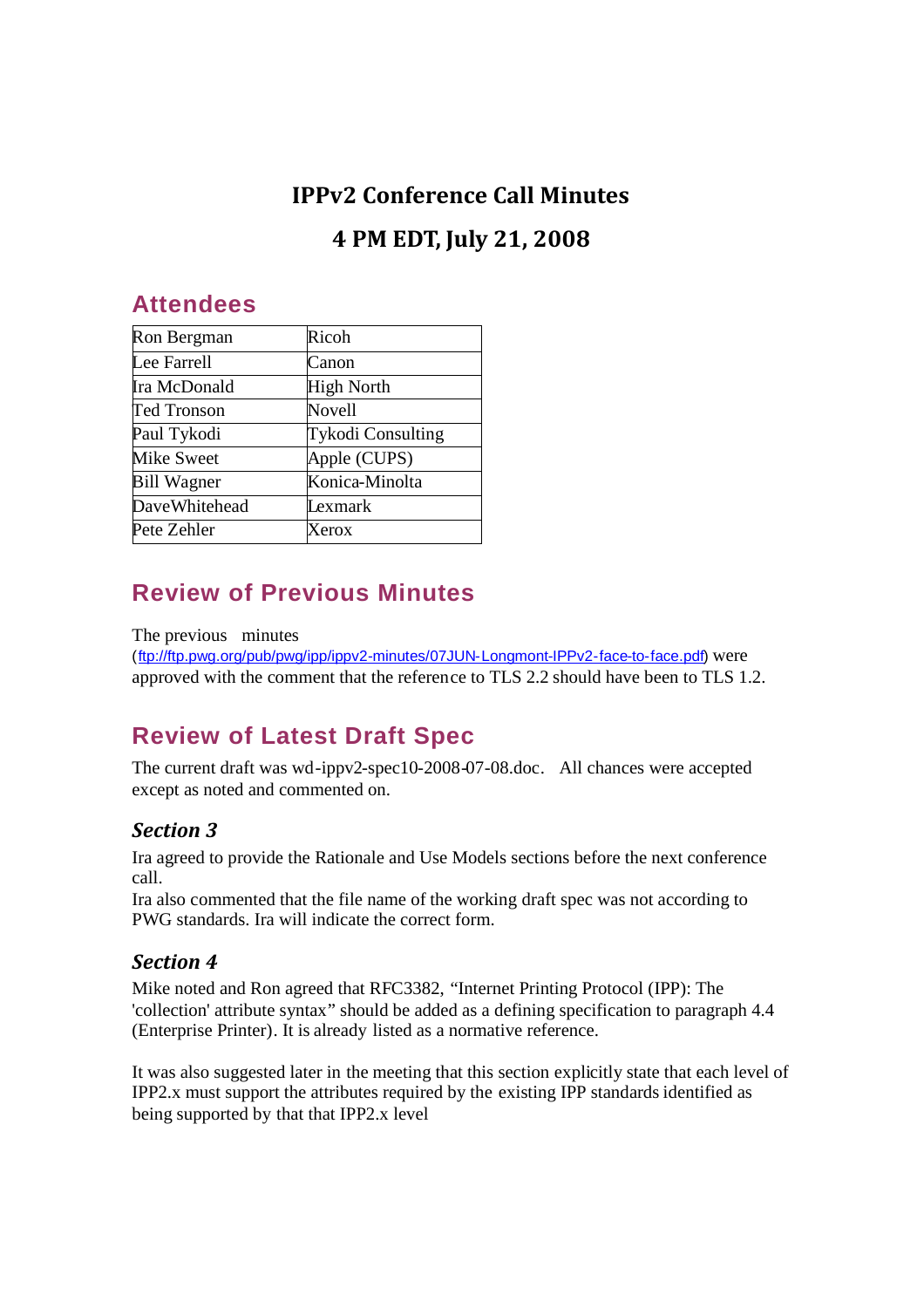(editorial comment: should this section use "MUST" rather than "should"?)

#### *Section 5*

It is understood that the operations listed as "Optional" are operations in the definitive standards identified in Section 4 for each IPP 2.x level that are not mandatory for the corresponding IPP2.x level. It was suggested that a statement be added to paragraphs 5.2 and 5.3 to the effect that operations defined in any other IPP standard may also be optionally implemented without affecting the validity of the service's IPP revision level.

#### *Section 6*

The suggestion evolved that this section be re-titled "Conformance Requirements", and that it include:

- a. Requirement for conformance to the HTTP TLS Upgrade Spec ( RFC2817)
- b. Requirement for conformance to HTTP Chunking Spec
- c. Requirement for conformance to other current HTTP-related standards
- d. Examples of proper handling of unsupported features including Media Collections and Document attributes

Mike agreed to provide examples related to Media Collections. Ira agreed to provide examples related to Documents.

#### *Section7*

Ira suggested that recommended conformance to RFC5198, Unicode Format for Network Interchange (Network Unicode) be added. Mike suggested that it be a requirement.

#### *Section 8*

It was agreed at the face-to-face that the security requirement be updated to reflect changes in this area since the derivative IPP specs were released. Suggestions included TLS1 and perhaps improved methods such as AES. Ron and Ira agreed to work on this.

#### *IANA and PWG Considerations*

Ira indicated that a section relative to registration considerations was customarily included.

#### *Section 9*

The references added to the text would need to be added to the references section.

#### *Section 10*

Ira suggested that Jerry not be listed as an author and that he should be listed as an author, in concurrence with the project charter.

### **Other Comments**

Mike suggested as "food for thought" that the specification should include a mandatory